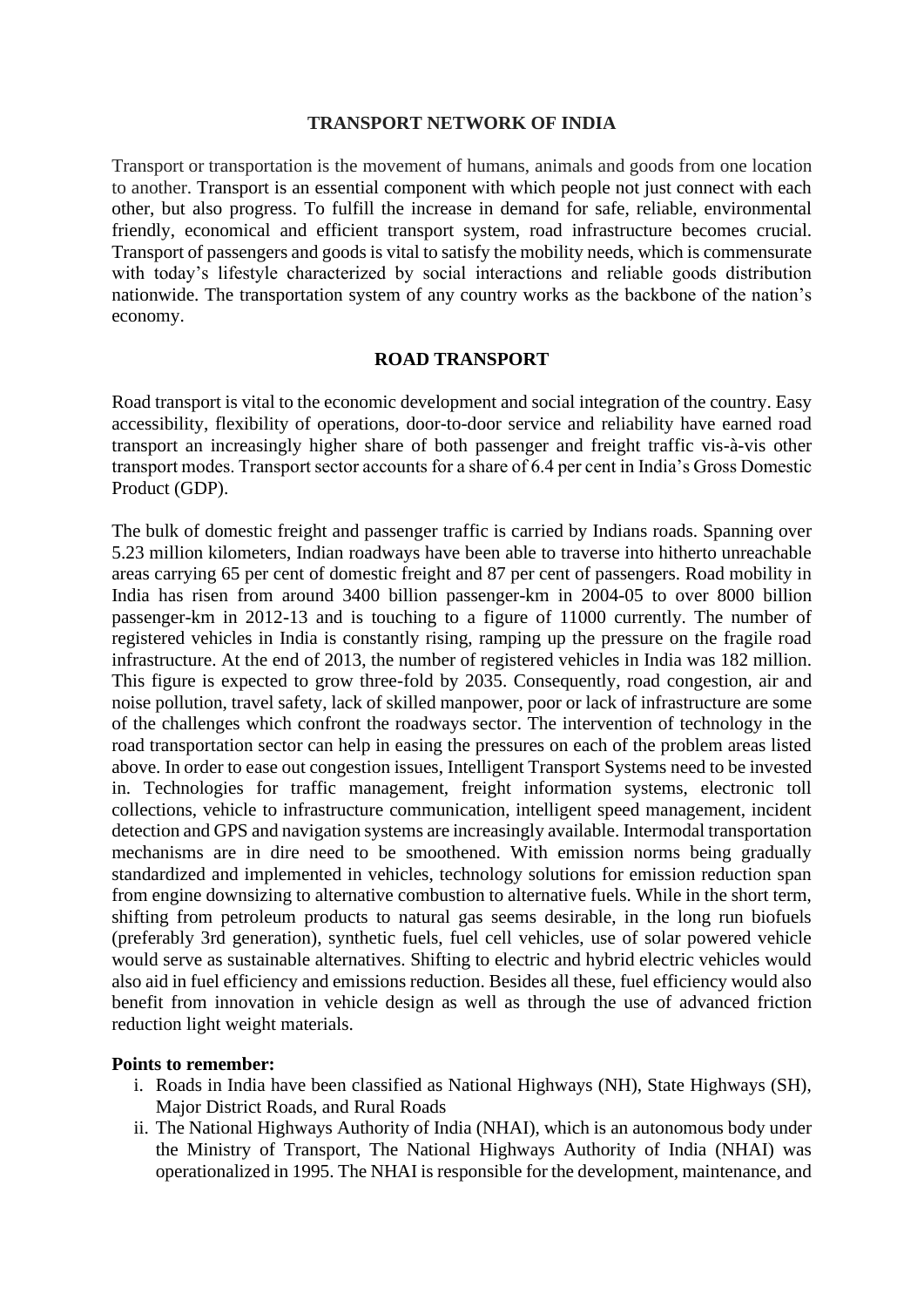operation of National Highways. The National Highways constitute only 2.7per cent of the total road length, but carry about 40 per cent of the road traffic

- iii.State Highways are constructed and maintained by the state governments.
- iv.Border road and International highways maintained by Central Government
- v. About 80 per cent of the total road length in India are categorized as rural roads
- vi. NH 44 3,745 km (2,327 mi) from Srinagar to Kanyakumari. It is the longest national highway in India
- vii. Golden Quadrilateral comprises the National Highways connecting the four metro cities, Delhi, Mumbai, Chennai and Kolkata. The component has a total length of 5846km

| Route                        | <b>Distance</b> |
|------------------------------|-----------------|
| Srinagar to Kanyakumari      | 3,745           |
| Porbandar in Gujarat to      | 3507            |
| <b>Silchar in Assam</b>      |                 |
| New Delhi to Chennai         | 2807            |
| Sangrur in Punjab to Ankola  | 2317            |
| in Karnataka                 |                 |
| Sitarganj in Uttarakhand to  | 2040            |
| Ibrahimpatnam in Andhra      |                 |
| Pradesh                      |                 |
| Meghalaya, Assam, Mizoram    | 1873            |
| (Zorabat-Shillong-Badarpur-  |                 |
| Kolasib- Aizawl- Badarpur,-  |                 |
| Panchgram)                   |                 |
| Hajira in Gujarat to Paradip | 1781            |
| Port in Odisha               |                 |
| Kolkata to Chennai           | 1711            |
| Panvel in Maharashtra to     | 1622            |
| Kanyakumari                  |                 |
| Delhi to Kolkata             | 1435            |
| URI- Baramulla-Kargil,       | 534             |
| Srinigar - Leh               |                 |
| Jaipur-Agra-Bareilly         | 465             |
|                              |                 |

#### **Important highways of India**

#### **RAILWAYS**

**Railways** in India was once the major mode of transportation catering to almost 55% of the mobility needs. The share has gone down substantially as the growth of road transport overtook the growth of railways. Railways have by far very low emissions and energy requirement compared to automobiles. In developed countries railways cater to almost 60% of freight transportation which eases out the stress on highways. Aptly considered the lifeline of India, railways remains the preferred mode of transport of the common man in India. Compared with road transport, it is inexpensive, fuel efficient and environment friendly. With a total route of almost 65,000 kms, India boasts of the second largest rail network in the world. However, railway is also technologically one of the least developed modes of transport in India. In the 66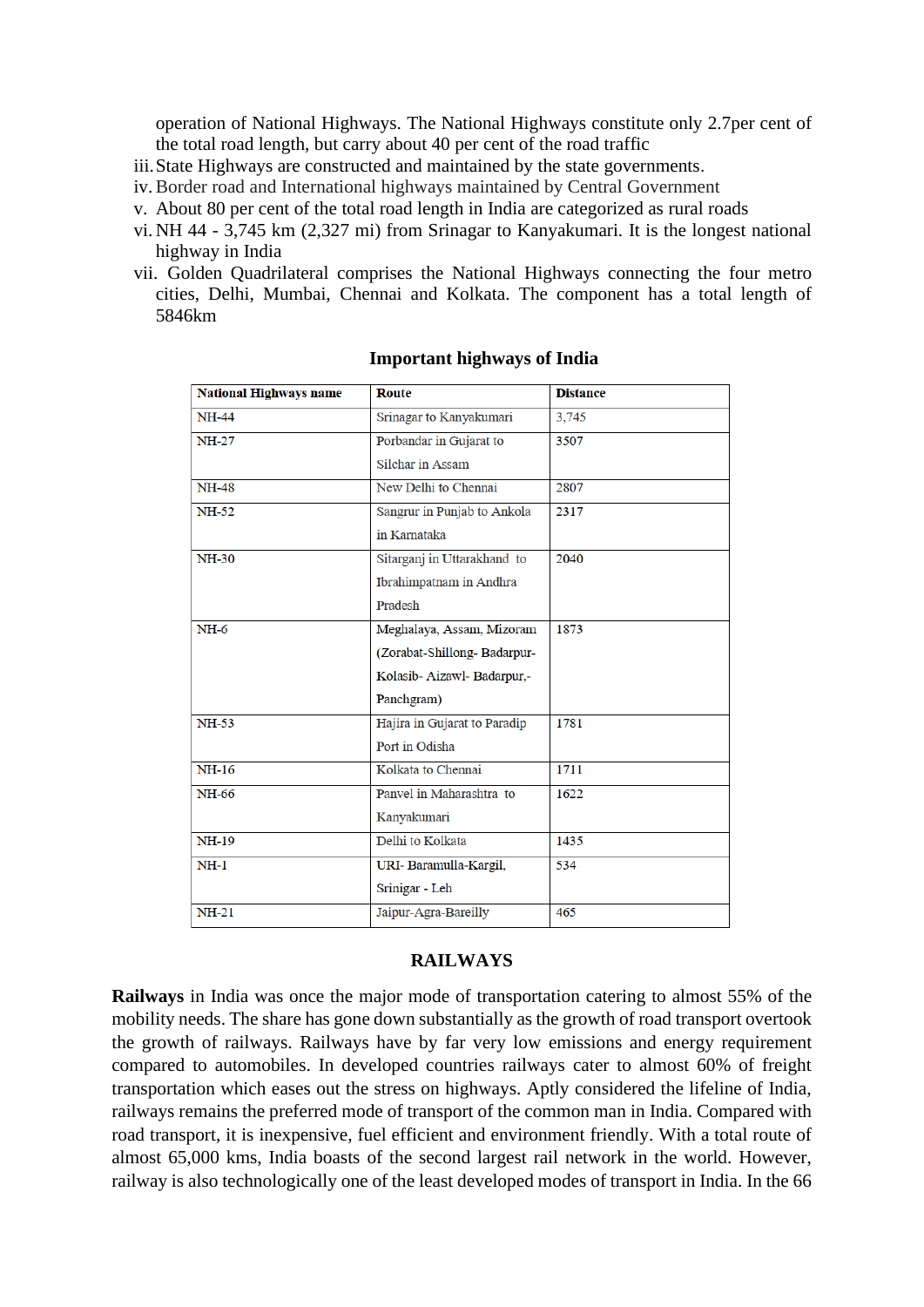years of independence, only 21.5 per cent of new route kms have been added and the maximum commercial speed has only increased from 80-100 km/h to 140 km/h (while average speed is much lower at 110 km/h). This starkly contrasts with the global picture where commercial speeds in excess of 300 km/h have been consistently maintained by trains in Germany, China, France, South Korea, Taiwan, Spain, Japan, Italy, Belgium and the UK. The technological gap between India and the developed world is also considerable in heavy and long freight operations, axle load capacity, Payload to Tare Weight ratio of wagons, braking systems, intelligent adhesive control systems, signaling and traffic management, and passenger comfort. The status of indigenous technologies in this sector is still relatively undeveloped. Hence, reliance on foreign technologies is imminent. Unlike some of the more sensitive areas like defence and space, railways technologies are available for sourcing from outside and technological partnerships with the best in the world are possible. However, high costs may be a prohibitive factor. A rational strategy would be to import technology initially followed by indigenous development for long term sustenance. One of the major problem areas in the sector is the non-availability of separate tracks for passengers and freight. Having dedicated tracks for each of these functions would increase the speed and efficiency of the railways immensely. Besides, short term, medium term and long term goals with regard to the issue areas mentioned above have been identified in the report to help strategize the technological leap that India railways so badly needs. Finally, fuel efficiency and emission control ought to go up in priority. Electric locomotives and other equipments must be designed to minimize energy waste and maximize regenerative capacity. Smart railway energy grids and piezo-electric power derived from floors of station area made of piezoelectric crystals need to be developed to better utilize energy. Moreover, alternative fuels such as hydrogen fuel cells and other renewable sources of energy must become the focus of research and development activities. The report also focuses on the futuristic train technologies which include high speed bullet trains, magnetic levitation (maglev) trains, evacuated tube transport (Hyper loop).

## **Points to remember:**

- i. Railways was introduced to India in 1853
- ii. The first railway line in India between Mumbai to Thane was constructed during the rule of Lord Dalhousie
- iii. The total length of Indian Railways network is 67368 km
- iv. Konkan Railways line runs parallel to the Arabian Sea
- v. Gorakhpur railway station has the world's longest railway platform
- vi. Mumbai is the busiest suburban railway network in India
- vii. Vivek Express (Dibrugarh to Kanyakumari ) is the longest train route in the Indian Subcontinent
- viii. Ahmedabad Mumbai Central Double Decker Express is the India's first double Decker train
- ix. First female loco pilot of the Indian Railways in India is Surekha Shankar Yadav
- x. The Railway network is divided into 17 zones. The 17 zones are their respective headquarters are given below: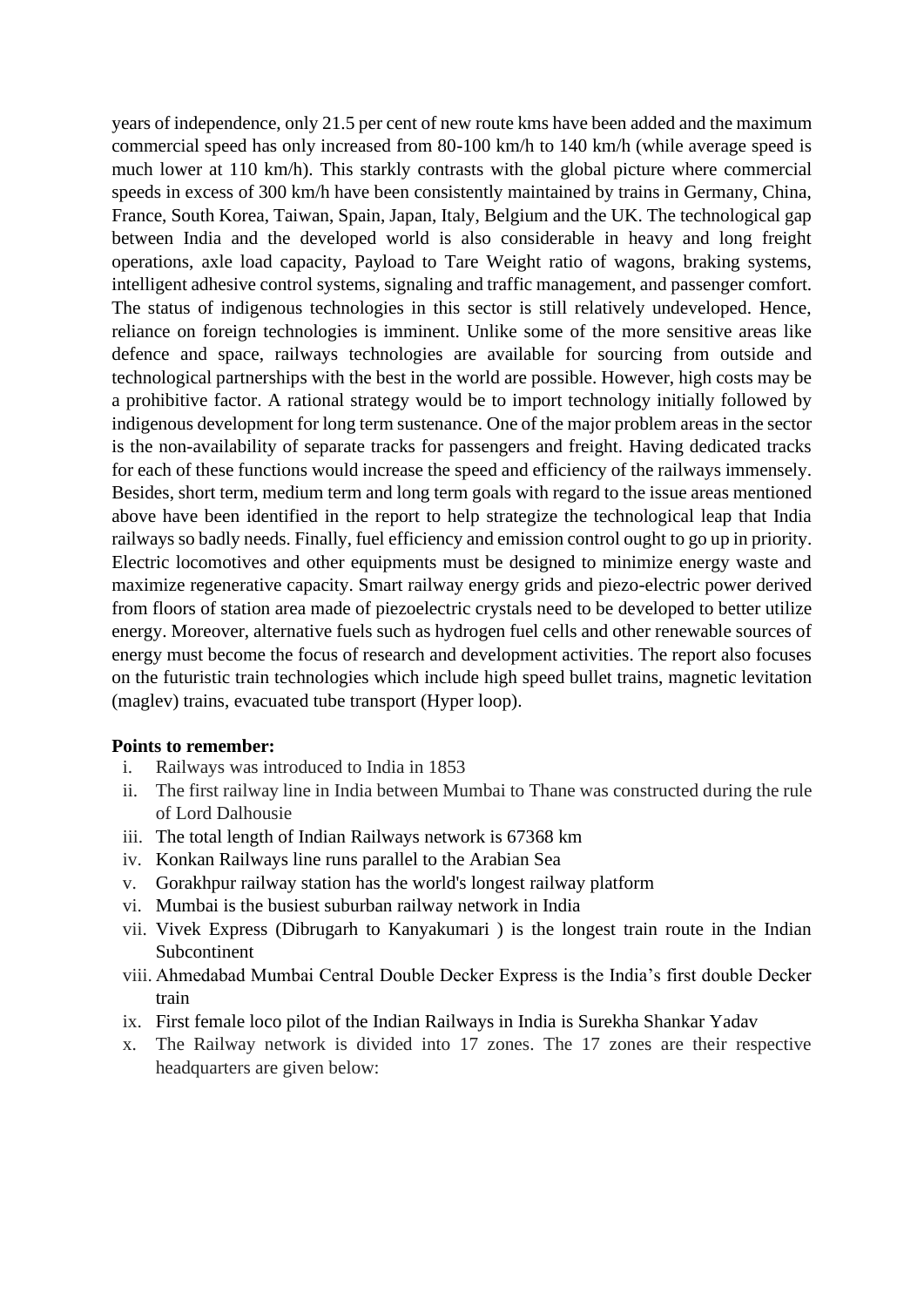| <b>Zonal Railways</b>      | <b>Headquaters</b> |  |
|----------------------------|--------------------|--|
| Central railway            | Mumbai CST         |  |
| Eastern railway            | Kolkata            |  |
| East Central Railway       | Hajipur            |  |
| East Coast Railway         | <b>Bhubaneswar</b> |  |
| Northern Railway           | New Delhi          |  |
| North Central Railway      | Prayagraj          |  |
| North Eastern Railway      | Gorakhpur          |  |
| North Frontier Railway     | Maligaon, Guwahati |  |
| North Western Railway      | Jaipur             |  |
| Southern Railway           | Chennai            |  |
| South Central Railway      | Secunderabad       |  |
| South Eastern Railway      | Kolkata            |  |
| South East Central Railway | <b>Bilaspur</b>    |  |
| South Western Railway      | Hubballi           |  |
| Western Railway            | Mumbai             |  |
| West Central Railway       | Jabalpur           |  |
| Kolkata metro Railway      | Kolkata            |  |

## **WATER TRANSPORT**

Water transport is the most economical and environmental friendly of all the modes of transport. The value of fuel consumed by water transport is 30 per cent of the fuel consumed by road and the emissions are one sixth of that by road and 50 per cent of that by railways. Consequently, over 90 per cent of the volume and 70 per cent of the value of global trade is transported through waterways. For India, with over 7500 km of coastline alongwith 13 major and 200 minor & intermediate ports and 14,500 km of navigable rivers and canals, water transport is a very conducive mode for both passenger and freight transport. In 2012, India's maritime trade was US\$794 billion. However in terms of relative output India's share of maritime trade is declining. In 1950's, maritime trade accounted for over 90 per cent of total India's international trade. It reduced to 30 per cent in the 1990s and only 8 per cent currently. India's international trade has declined from over 90 percent in the 1950s, to 30 percent in the early 90s, to less than 9 percent presently. The share of inland shipping is a meager 1percent, while coastal shipping constitutes 7 percent of the total domestic cargo movement in India. This pales in comparison to 57 per cent and 34 per cent by roads and railways respectively. But the increasing delays in transporting goods due to high road and rail congestion is going to force the adoption of waterways as a preferred mode of transport and will provide impetus to the growth of coastal and inland shipping network in India in the future. There are number of factors, contributed to the relative slow growth of the maritime dimension of India's trade. First, India's shipping industry has not caught up with India's burgeoning trade. Slow growth of tonnage in India has led to gradual decline in share of Indian companies. Thus, India's trade remains heavily dependent on foreign shipping companies for transportation needs. Second,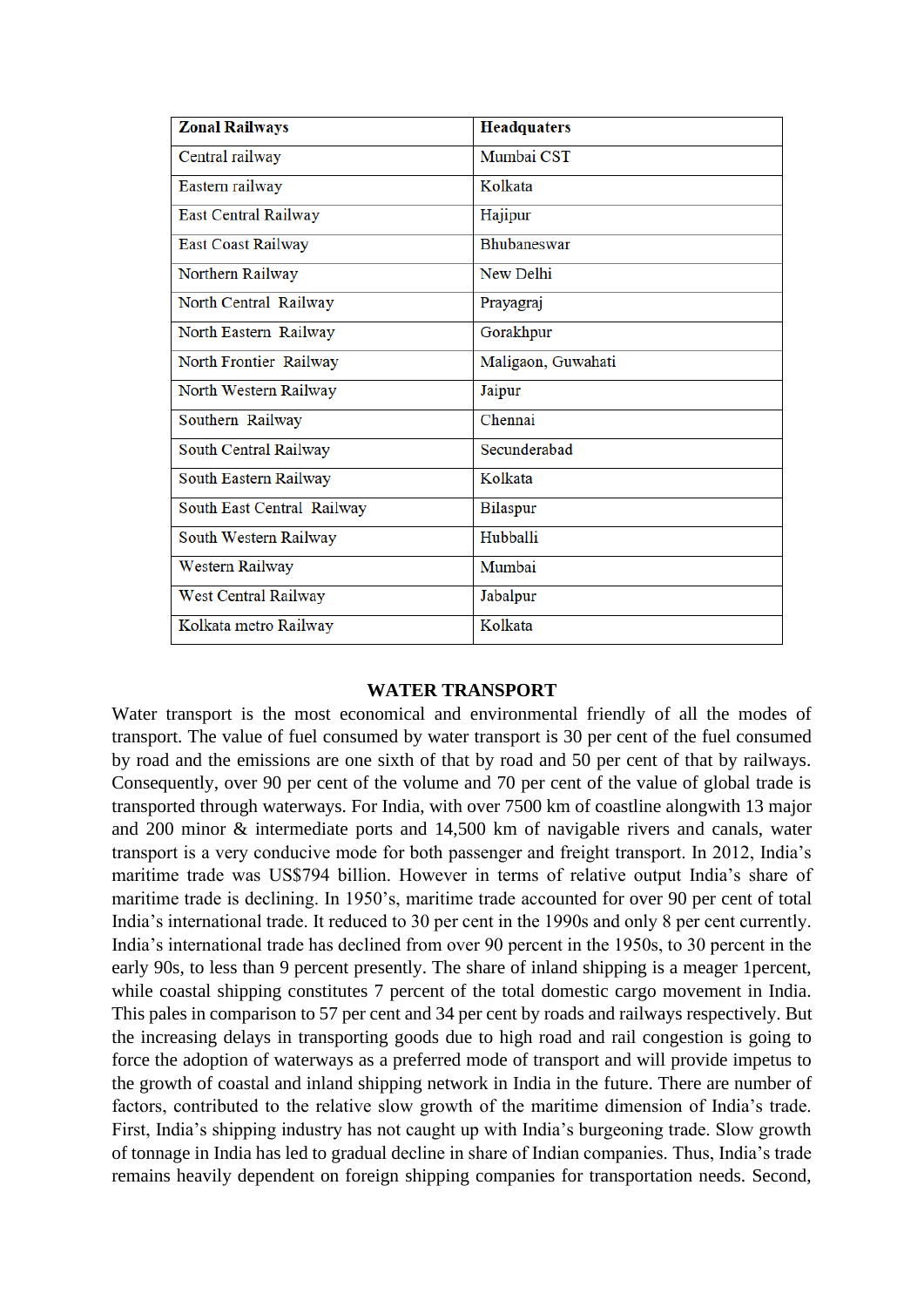India has not had an integrated transport policy to promote inter-modal coordination leading to sub-optimal use of resources and their allocation to different sectors of transport. Third, although India's overall share in global shipbuilding industry was miniscule, India had made good progress in shipbuilding in the 10th plan (2002-2007) by increasing its global share in commercial shipbuilding from 0.12 per cent to 1.3 per cent. Fourth, India lacks adequate port infrastructure to accommodate large size vessels. Moreover, India does not have any transshipment hub ports in the country and thus is dependent on feeder services from international hub ports in other countries for its cargo and goods. Consequently, not only does India miss on potential revenue from transshipment hubs, but it also ends up paying more charges for additional handling. With the increasing trend of the international trade activities and also the dependence of India for the import of oil and gas, emission from the maritime sector are bound to increase. Therefore, there is a need to identify the new and advanced technologies to reduce the emissions. The future of maritime transport lies in the development of "greener ships" with zero emission by fully harnessing the technological advancements. Safety and security aspects of maritime transportation will also need to be addressed simultaneously. New benchmarks like Energy Efficiency Design Index (EEDI) and Ship Energy Efficiency Management Plan (SEEMP) have been introduced to make ships about 30 per cent more efficient. On engineering aspects, new technologies for hull and propellers, hull coating, hull air lubrication system, use of hybrid lightweight material for ship construction and improvement of propeller efficiency are being developed. Moreover, alternate fuels such as bio-fuels, LNG, solar energy, wind energy and fuel cells are exciting areas of research on which India must invest in the medium to long term. Having successfully launched a nuclear submarine, Arihant, India could make use of nuclear fuel, especially in the short to medium term. Using shore electricity when the ship is in port offers huge potential for emission reduction. Navigation technology is another area where India has shown potential, especially with the Indian Regional Navigational Research Satellite System (IRNSS). Other key futuristic technology includes hydrogen as an alternative fuel, use of nanotechnology, 3-D navigation charts and shipping across the Arctic.

Water transport can be divided into two major categories − Inland waterways and Oceanic waterways.

- **Inland Waterways Authority** was set up in 1986 for the development, maintenance, and regulation of national waterways in the country.
- **Ocean transport** is the most important water transport because it has certain advantages overland carriage. The sea offers a ready-made carriageway for ships which, unlike the roadway or railway, requires no maintenance.
- Water surfaces are two-dimensional and, although sea-going vessels frequently keep to shipping lanes, ships can travel, within a limited number of constraints, in any direction.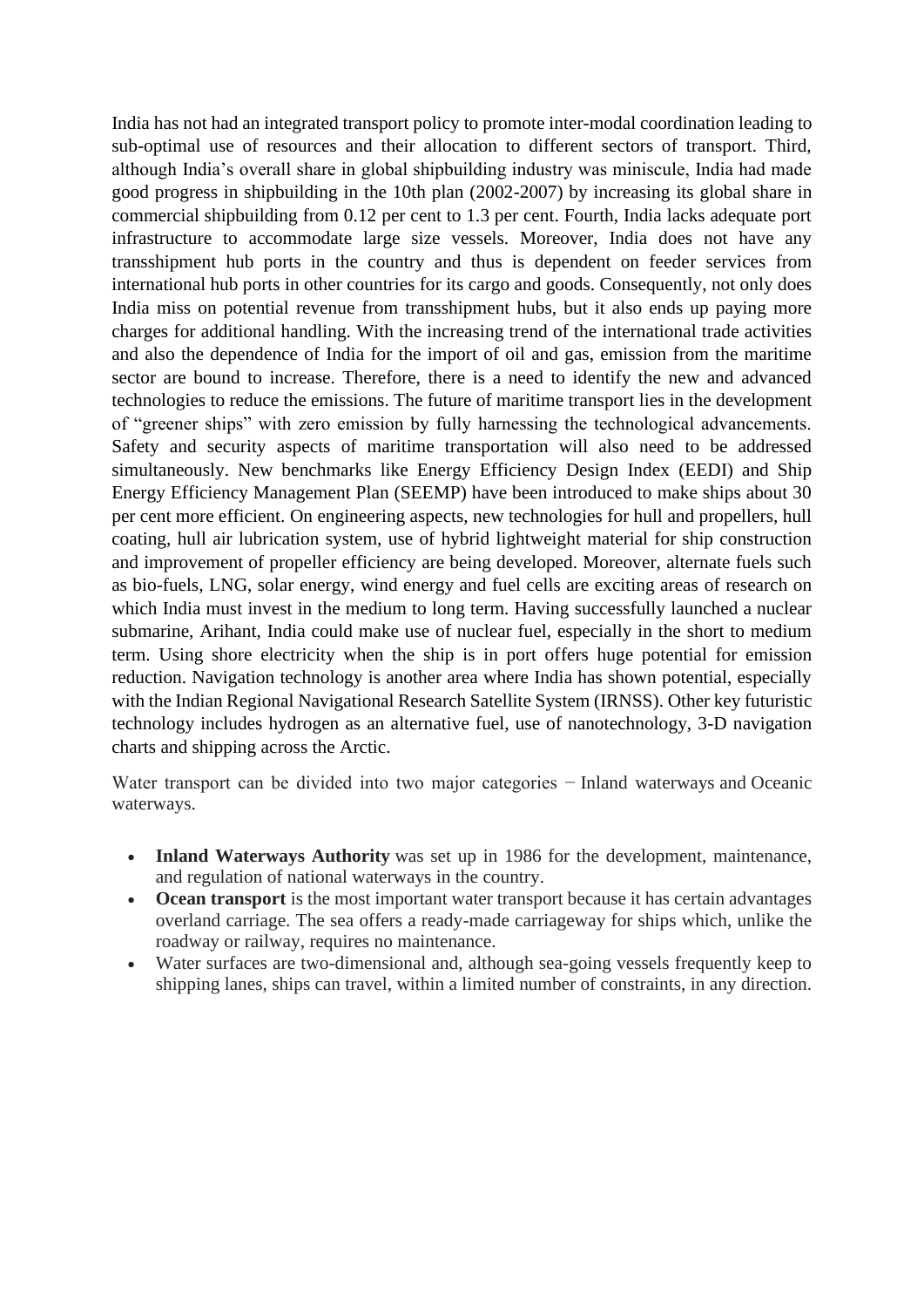| Zone                 | <b>State</b>       | Port                                                                                  | <b>Features</b>                                                                                                                     |
|----------------------|--------------------|---------------------------------------------------------------------------------------|-------------------------------------------------------------------------------------------------------------------------------------|
| <b>Eastern Coast</b> | <b>Tamil Nadu</b>  | Chennai                                                                               | <b>Artificial Port</b><br>Second busiest port                                                                                       |
| <b>Western Coast</b> | Kerala             | Kochi                                                                                 | Sited in the Vembanad lake<br>Exports of spices and salts                                                                           |
| <b>Eastern Coast</b> | <b>Tamil Nadu</b>  | Ennore                                                                                | India's First corporatized port                                                                                                     |
| <b>Eastern Coast</b> | <b>West Bengal</b> | Kolkata                                                                               | India's only major Riverine port<br>Situated on Hugli river<br>Known as Diamond Harbour                                             |
| <b>Western Coast</b> | Gujarat            | Kandla                                                                                | Known as Tidal Port<br>Acknowledged as Trade Free Zone<br>Largest port by volume of cargo<br>handled.                               |
| <b>Western Coast</b> | Karnataka          | Mangalore                                                                             | Deals with the iron ore exports                                                                                                     |
| <b>Western Coast</b> | Goa                | Mormugao                                                                              | Situated on the estuary of the river Zuari                                                                                          |
| <b>Western Coast</b> | Maharashtra        | Mumbai Port<br><b>Trust</b>                                                           | Largest Natural Port and harbour In<br>India<br>The busiest port in India                                                           |
| <b>Western Coast</b> | Maharashtra        | Mumbai Port<br>Trust                                                                  | Largest Natural Port and harbour In<br>India<br>The busiest port in India                                                           |
| Western Coast        | Maharashtra        | Jawaharlal Nehru<br>Port Trust (JNPT)<br>also known as<br>Nhava Sheva.<br>Navi Mumbai | Largest Artificial Port<br>It is the Largest Container Port in India.                                                               |
| <b>Eastern Coast</b> | Odisha             | Paradip                                                                               | Natural Harbor<br>deals with the export of iron and<br>aluminium                                                                    |
| Eastern Coast        | Tamil Nadu         | Tuticorin                                                                             | A major port in south India<br>deals with the fertilizers and<br>petrochemical products                                             |
| Eastern Coast        | Andhra Pradesh     | Visakhapatnam                                                                         | Deepest port of India<br>deals with the export of iron ore to<br>Japan. Amenities for building and fixing<br>of ships are available |

## **AIR TRANSPORT**

**Air Transport** is one of the most technology intensive industry and have transformed the human aspirations of mobility and made this world truly flat by destroying distances. Air transport has consistently exhibited high level of growth in India over the last decade. Between 2006-07 and 2015-2016, passenger traffic grew by a CAGR of ten per cent. Significantly, the figures for passenger traffic are expected to undergo a threefold leap from 150 million passengers in 2011-12 to about 450 million in 2020, catapulting India's aviation market from 9th to 3rd position within a decade. Growing urbanization, robust middle class, increasing affordability and accessibility of air transport and increased global business connectivity, among other things, have contributed to these salubrious projections. Nevertheless, the challenges that lay ahead of the Indian air transport industry are daunting. This growing demand for air transport has already lead to congestion in the air transport system at the major airports. Airspace and airport congestion not only lead to economic losses but raises many issues related to environment and safety. Increasing air congestion, carbon emissions and high fuel costs are significant impediments in full fructification of this industry. Further, in India, the increasing numbers of passengers have not brought in profits, resulting in the airline industry suffering from chronic accumulated losses as well as capacity constraints due to limited aviation infrastructure (airspace and airports) to meet the demands of increased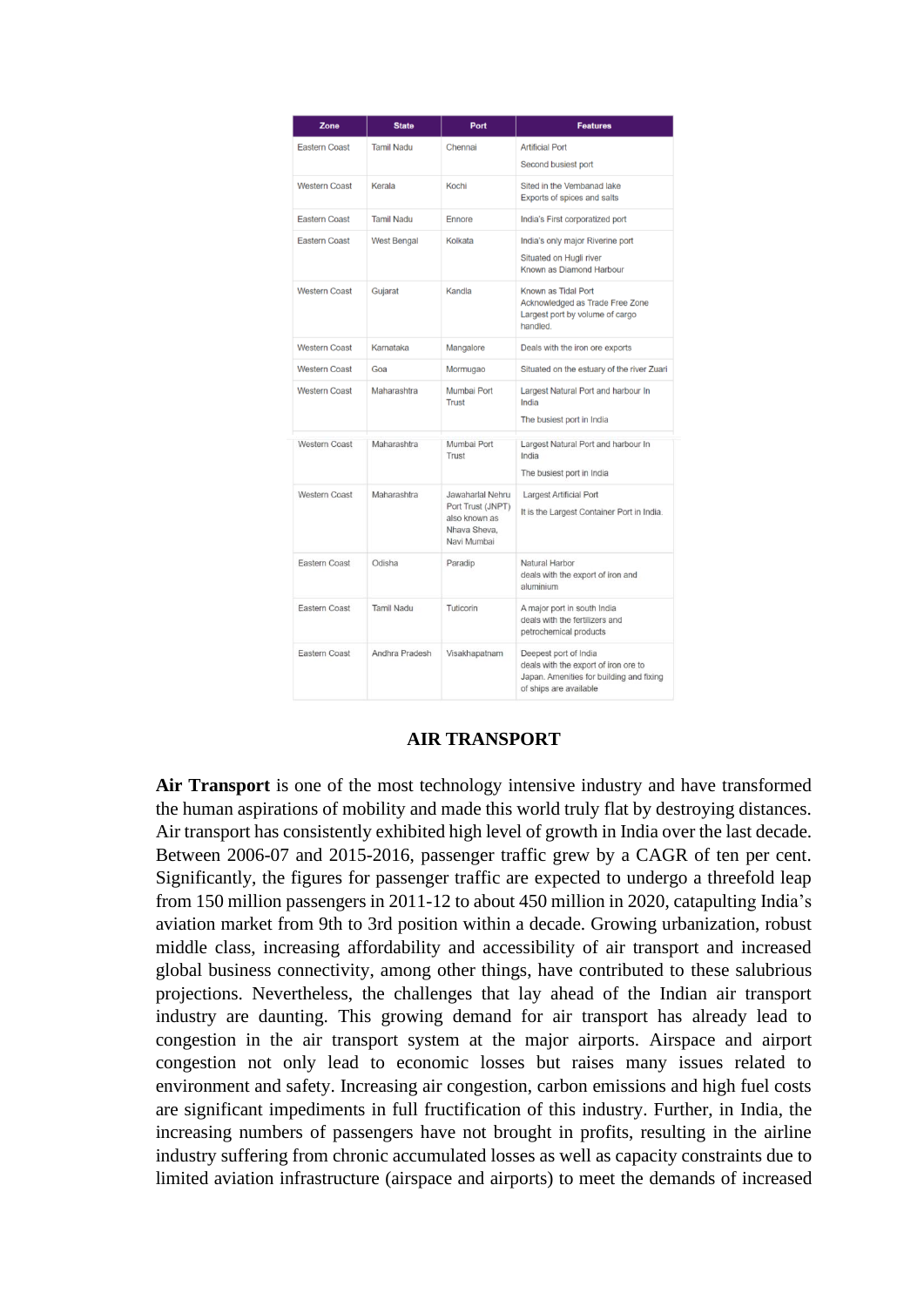traffic. Shortage of skilled workforce, chronic delays in existing projects and riskier post 9/11 security scenario are other issues which the air transport industry and its technology development faces in India.

In the civil aviation sector, India has been excessively dependent on imported technologies. The primary thrust of public sector units like HAL, DRDO, BEL and ISRO has been on developing technologies for defence sector. Consequently, despite there being a dedicated agency in National Aeronautical Laboratory (NAL) for developing aerospace technologies, design and aircraft building in the civilian sector, India has remained a laggard in aircraft design and manufacture. However, with the Government's "Make in India" initiative and opening up the sector for FDI, lot of big industrial houses have entered in the fray. In the last two decades Indian technology companies have made significant progress in providing software engineering services to the global aerospace majors, Indian companies are recognized for their capabilities to meet the very stringent quality requirements of the sector. Almost all the major global aerospace companies have set up engineering and design centers in India, to take advantage of the local talent, and also for the long term business interest. India has embarked upon a serious technology drive to upgrade its Air Navigation Services (ANS) infrastructure and technologies including radar surveillance systems, reduced separation requirements in performance based airspace design. A satellite based augmentation system for GPS signal, GAGAN will eliminate the need for ground based radio navigation aids which are costly, difficult to maintain, and have limited range. By 2035, India should aim to garner 5 per cent of global share of the aerospace supply chain. The guiding vision should be of a safe, sustainable and scalable air transport system through development of most efficient technologies available. The roadmap for technological priorities strategize in short term, medium term and long term perspectives, which includes the futuristic technologies like include high speed aircraft, cryogenic planes, pilotless aircraft, stealth technology, new materials like composites, avionics, radar, nano-technology, superior control and other futuristic technologies.

- Air transport in India marked its beginning in 1911 with the commencement of airmail over a little distance of 10 km between Allahabad and Naini.
- **Pawan Hans** is the helicopter service operating in hilly areas and is widely used by tourists in north-eastern regions.
- The coastline of India is dotted with 12 Major Ports and about 200 Non-major Ports. The Major Ports are under the purview of the center while the Non-major Ports come under the jurisdiction of the respective State Governments.

## **PIPELINE TRANSPORT NETWORK**

**Pipeline transport network** is a new arrival on the transportation map of India. In the past, these were used to transport water to cities and industries. Now, these are used for transporting crude oil, petroleum products and natural gas from oil and natural gas fields to refineries, fertilizer factories and big thermal power plants. Initial cost of laying pipelines is high but subsequent running costs are minimal. It rules out trans-shipment losses or delays. This entry gives the lengths and types of pipelines for transporting products like natural gas, crude oil, or petroleum products.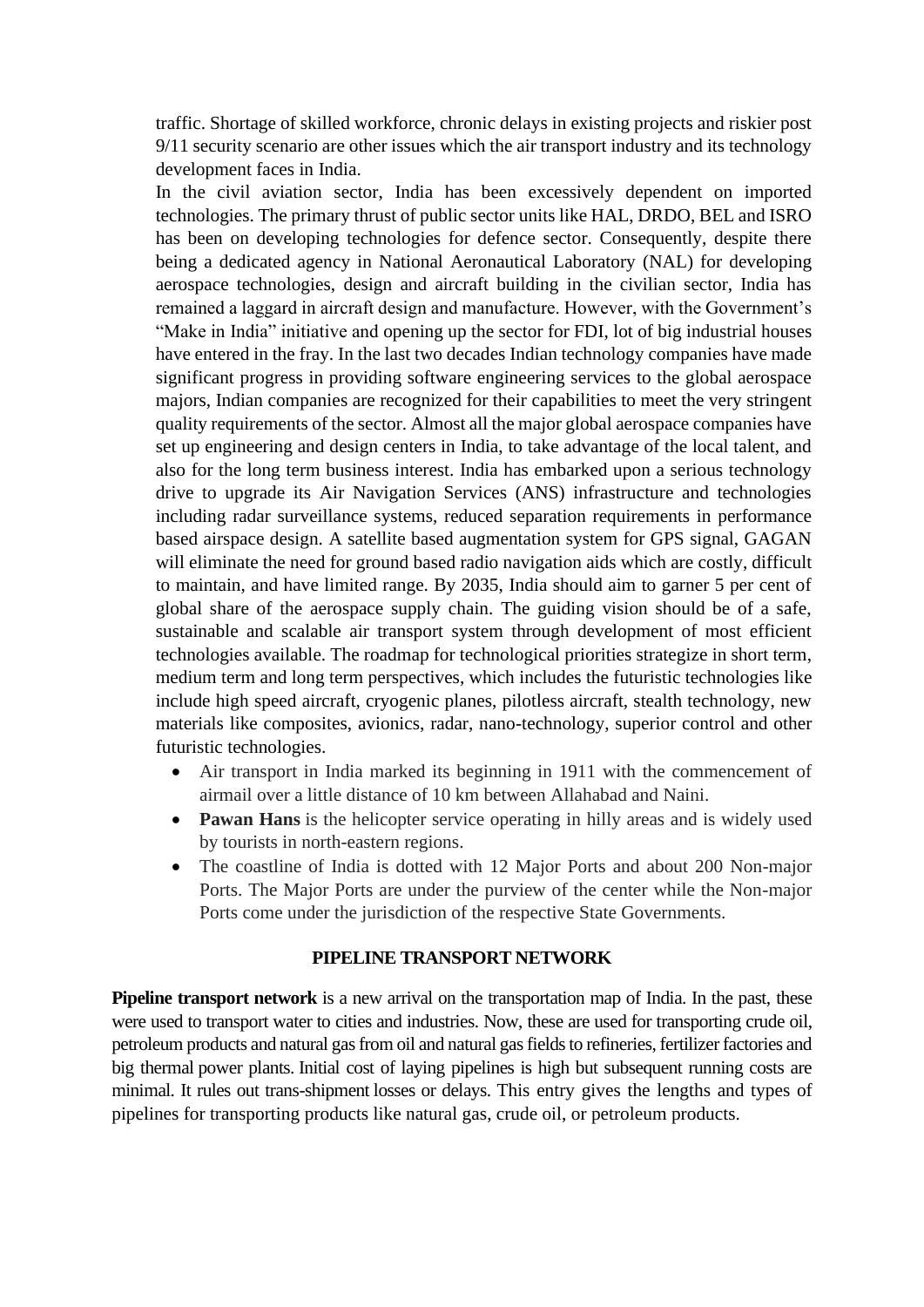# **Some of the important pipelines are briefly described as under:**

# **1. Naharkatia-Nunmati-Barauni Pipeline:**

This was the first pipeline constructed in India to bring crude oil from Naharkatia oilfield to Nunmati. It was later extended to transport crude oil to refinery at Barauni in Bihar. It is 1,167 km long. It is now extended to Kanpur in U.P. The pipeline between Naharkatia and Nunmati became operative in 1962 and that between Nunmati and Barauni in 1964. Construction work on pipeline from Barauni to Kanpur and Haldia was completed in 1966. It has a number of pumping stations and subsidiary pipelines.

- i. Nunmati-Siliguri pipeline transport oil from Nunmati (Guwahati) in Assam to Siliguri in West Bengal.
- ii. Lakwa-Rudrasagar-Barauni pipeline has been constructed to carry crude oil from Lakwa and Rudrasagar to oil refinery at Barauni.
- iii. Barauni-Haldia pipeline, completed in 1966, transports refined petroleum products to Haldia port and bring back crude oil to Barauni refinery.
- iv. Barauni-Kanpur pipeline carries refined petroleum products from Barauni to Kanpur.
- v. Nunmati-Bangaigaon section of this pipe is used to transport raw materials for Bongaigaon petro-chemical complex.
- vi. Haldia-Rajbandh-Maurigram pipeline has been constructed to meet the requirements of southern part of West Bengal.

# **2. Mumbai High-Mumbai-Ankleshwar-Kayoli Pipeline:**

This pipeline connects oilfields of Mumbai High and Gujarat with oil refinery at Koyali. A 210 km long double pipeline connects Mumbai with Mumbai High. It provides facilities for transporting crude oil and natural gas. Ankleshwar-Koyali pipeline was completed in 1965. It transports crude oil from Ankleshwar oilfield to Koyali refinery.

## **3. Salaya-Koyali-Mathura Pipeline:**

An important pipeline has been laid from Salaya in Gujarat to Mathura in U.P. via Viramgram. This is 1,256 km long pipeline which supplies crude oil to refineries at Koyali and Mathura. From Mathura, it has been extended to the oil refinery at Panipat in Haryana and further to Jalandhar in Punjab. It has an offshore terminal for imported crude oil.

# **4. Hajira-Bijapur-Jagdishpur (HBJ) Gas Pipeline:**

This pipeline has been constructed by Gas Authority of India Limited (GAIL) to transport gas. It is 1,750 km long and connects Hazira in Maharashtra to Bijapur in M.P. and Jagdishpur in U.P. It carries 18 million cubic metres of gas everyday to three power houses at Kawas (Gujarat), Anta (Rajasthan) and Auraiya (U.P.) and to six fertilizer plants at Bijapur, Sawai Madhopur,. Jagdishpur, Shahjahanpur, Aonla and Babrala.

Each of the fertilizer plants has a capacity of producing 1,350 tonnes of ammonia per day. The construction of this pipeline is a unique engineering feat and has been completed at an estimated cost of over Rs. 1,700 crore. The pipeline passes through 343.7 km long rocky area, 56.3 km long forest area, besides crossing 29 railway crossings and 75 big and small rivers.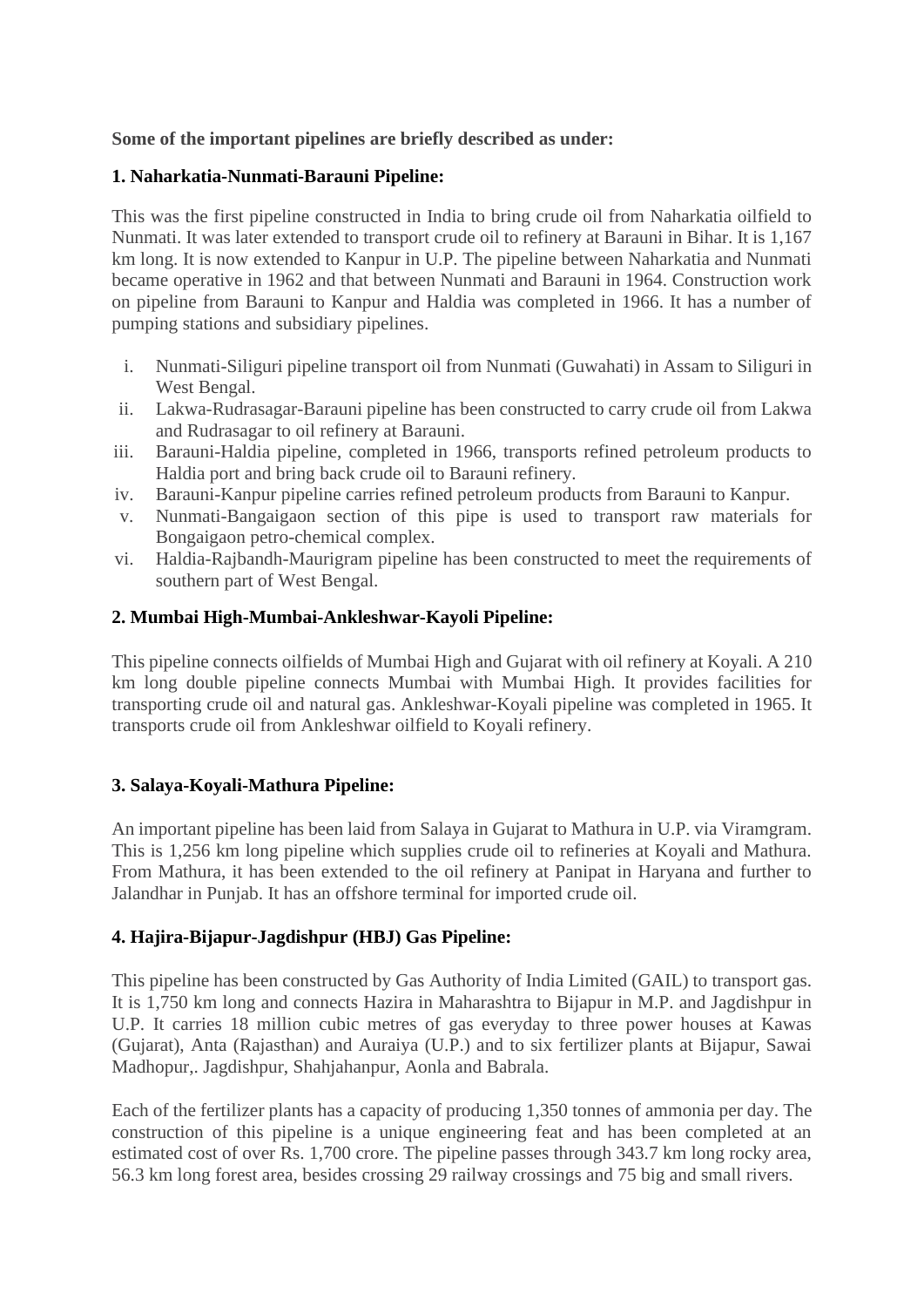This is the world s largest underground pipeline and has brought about a big transformation in the economy of Gujarat, Madhya Pradesh, Rajasthan and Uttar Pradesh. It has been extended upto Delhi so that enough gas is made available to meet the growing demand of the capital city.

# **5. Jamnagar-Loni LPG Pipeline:**

This 1,269 km long pipeline has been constructed by Gas Authority of India Limited (GAIL) at the cost of Rs. 1,250 crore. It connects Jamnagar in Gujarat to Loni near Delhi in U.P. and passes through the states of Gujarat, Rajasthan, Haryana and U.P. This is the longest LPG pipeline of the world.

It is like transporting 3.5 lakh LPG gas cylinders across 1,269 km every day and its capacity is being increased to 5.0 lakh cylinder per day. It will result in net saving of Rs. 500 crore per year by eliminating road tanker movement and lead to reduction of about 10,000 tonnes of pollutant emission per year.

This is the first time that cross-country pipeline has been used to transport LPG adding to availability of supplies, safety in transportation and wider distribution. LPG is received at various points along the route for bottling in Ajmer and Jaipur (Rajasthan), Piyala (Haryana), Madanpur Khadar (Delhi) and Loni (U.P.). Phase-I of the pipeline was completed in 2001 and Phase-II was completed in 2003. Its capacity will be expanded from the current level of 1.7 million tonnes to 2.5 million tonnes.

# **6. Kandla-Bhatinda Pipeline:**

This 1,331 km long pipeline is proposed to be constructed for transporting crude oil to the proposed refinery at Bhatinda. It is to be constructed by IOC at the estimated cost of Rs. 690 crore.

Apart from the above mentioned important pipelines, several other pipelines have also been laid in different parts of the country. Construction of some of them has already been completed while others are at different stages of completion. In Gujarat, a number of pipelines carry crude oil, gas and refined products to refineries and markets.

Important pipelines include the Kalol-Sabarmati Crude Pipeline, the Nawgam-Kalol-Koyali Crude Pipeline, the Cambay-Dhiwaran Gas Pipeline, the Ankleshwar- Uttaran Gas Pipeline, the Ankleshwar-Vadodara Associated Gas Pipeline, and the Koyali-Ahmedabad Products Pipeline. Mumbai is an important centre for petroleum products. As such, it is joined with Pune and Manmad by pipelines. The Haldia-Kolkata pipeline caters to the needs of Kolkata and its neighbouring areas.

The Gas Authority of India Ltd. (GAIL) has drawn up an ambitious plan at the cost of Rs. 10,000 crore for the "near term" which includes projects for integrating the gas pipeline network through capacity expansion and adding new pipelines.

Some of the pipelines for which the preliminary work has been completed are the Dahej-Vijaipur pipeline, 300 km north-south Gujarat pipeline, Dehej- Hazira-Uran pipeline (400 km), Kochi-Mangalore-Bangalore pipeline (900 km) and Phase III of pipeline network in Andhra Pradesh.